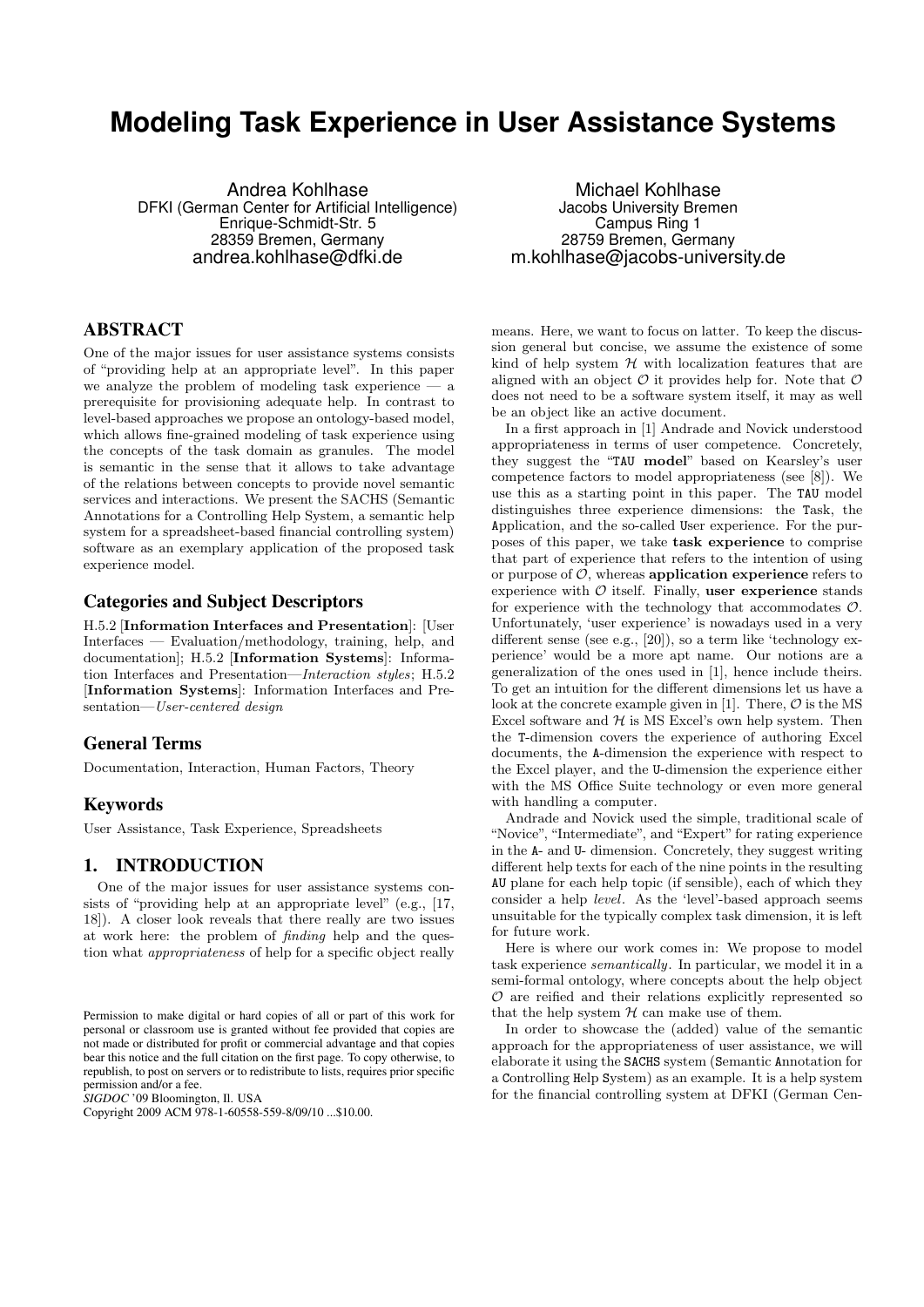ter for Artificial Intelligence), see [10] for the underlying theory and a detailed description. DFKI's controlling system (DCS) is an application that uses MS Excel 2003 spreadsheets as a user interface for an accounting database. SACHS differs from other help systems in that it was developed from the basic assumption that users mainly need help in understanding the complex concepts behind the DCS and that the help system should expose the meaning of these to the user: it takes a semantic perspective. Consequently, the system does not focus on tasks the user might want to perform, but on the background knowledge needed to understand the DCS. In particular, SACHS as  $H$  focuses on what DCS as  $O$ is intended for. In other words, SACHS concentrates on the task experience dimension. Note that here the A-dimension in the TAU model pertains to the experience with the DCS and the U-dimension to that with MS Excel.

A prominent feature of SACHS will be the use of the notion of "framing": The practice of viewing a concept from various perspectives, particularly as an instance of a structure already understood. In contrast to the presentation variants predominantly offered in typical help systems framing enables substance variants.

In the next section we will detail the proposed model of task experience. Section 3 shows how it can be utilized in a concrete help system. Section 4 concludes the paper.

#### 2. MODELING THE TASK EXPERIENCE

The first problem in modeling 'task experience' is the very meaning of the term 'task', which is often used interchangeably with 'activity' or 'process'. This makes the distinction between application and task experience non-trivial. To break this impasse, we observe that task experience is a snapshot of a status-quo. It is more concerned with having understood work domains, especially their objects and underlying relations, than with work flows. Therefore, we model task experience via the content and structure of the underlying domain knowledge of the help object  $\mathcal{O}$ . Concretely, we suggest using a **domain ontology**  $D$ . It contains data about the domain in question enhanced by metadata, which contain at least information about its structure ("How is the object built up from or defined in terms of already known objects?") and its context ("What does the object's environment look like and what is its relation to other objects?"). While this design choice constitutes a different approach than the special markup infrastructure for tasks, goals and their sequencing and prerequisites in the DITA system (Darwin Information Typing Architecture, see its use for user assistance systems in [5]), this is only so by degree. Even though we did not need this so far, it would be possible to extend our ontology with a task/goal ontology equivalent to the one inscribed in DITA.

To recap the semantic technology of semi-formal ontologies used in this paper we use a slightly extended version of a spreadsheet used by Winograd in [22] as a running example for  $\mathcal{O}$ : The Excel document in Figure 1 presents a very simple controlling system, which details and explains actual and projected profits to a controller.

In Figure 2 we see a part of the formalized background knowledge for every cell in cell range [B17:F17] in our running example. Note that it not only contains additional knowledge like the name of the company "SemAnteX" for

which it represents a controlling system, but also describes dependencies within the spreadsheet, its profit being dependent on its revenues and expenses, for example.



Now, given a domain ontology D we can consider an individual user's task experience as a sub-

ontology. In particular, we have natural docking points of the subjective task experience and all there is to know for  $\mathcal{O}$ . For instance, if a user doesn't know how to make sense of the number in cell [B17], then help for "Profit" is defined from the SemAnteX perspective in the domain ontology. As a consequence a help system  $H$  can make use of the sub-graph under the SemAnteX Profit node, for example by providing dependency links as in the shown graph.

To understand the full extent of the task experience model and the realization of the semantic services, we need to dive more deeply into the underlying semantic technology. We observe that the realization of an ontology is greatly influenced by the choice of semantic format, which ranges from formal ones optimized towards automated deduction (as in software verification systems) to informal/light-weight ones (like folksonomies [21]) that are geared towards consumption by humans. Both approaches have their merit, e.g., the former have to be tediously authored by humans but support the automated discovery of new knowledge while the latter allow a "brilliantly lazy" authoring process [16].

For user assistance systems we need to take a middle road: the end-users are human, but support should be generated intelligently, which requires some formality in the underlying data. Therefore, we suggest making the best of both worlds by using a semi-formal semantic format like OMDoc (Open Mathematical Documents [12]) to realize task experience. Such a semi-formal ontology format represents ontologies in a structured manner that automated processes draw on (using the "formal" aspects) and allows the extraction of information for human users (using the "informal" aspects given in natural language); see [13] for details.

In an OMDoc ontology information about objects and their properties and relations are expressed as definitions, axioms, and assertions, etc. They are modularized into theories that are interconnected via imports relations. For instance, in our example ontology we have theories for SemAnteX Profit, SemAnteX Revenues, SemAnteX Expenses, Revenues, and Expenses. Since the SemAnteX Revenues theory imports the Revenues theory and is imported by the SemAnteX Profit theory, all the objects in the Revenues theory can be used in the SemAnteX Profit theory. In particular, on the concept level within SemAnteX Profit the profit is accrued by a company  $c$  called "SemAnteX" over a time interval  $t$ (say an accounting year). Hence, it is a function  $\pi(c, t)$  of a given  $c$  in  $t$  and *defined* to be the difference of the revenue function  $\rho(c, t)$  accommodated in Revenues and the expense function  $\epsilon(c, t)$  harboured in Expenses. The visualization of theories with their imports relations in graph form is called a "theory graph".

Typically, a user assistance system provides the theory environment by having grouped information objects and its imports-relations by providing links. But a theory can contain more information than just definitions. For instance, SemAnteX Profit may contain the assertion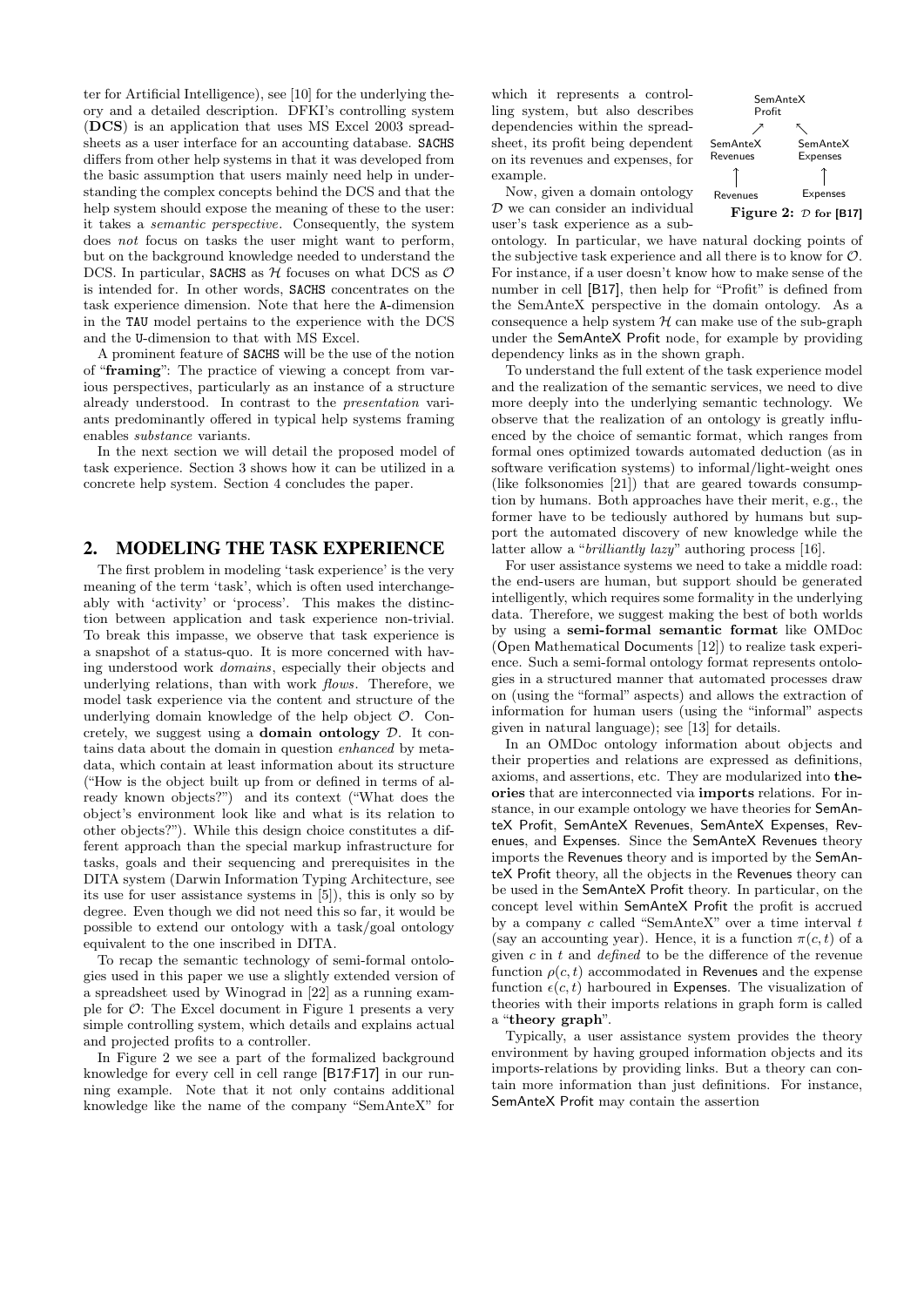|                | А                                | в     | C      | D     | E     | F        | G         | H     |  |
|----------------|----------------------------------|-------|--------|-------|-------|----------|-----------|-------|--|
| 1              | <b>Profit and Loss Statement</b> |       |        |       |       |          |           |       |  |
| 2              |                                  |       |        |       |       |          |           |       |  |
| 3              | (in Millions)                    |       | Actual |       |       |          | Projected |       |  |
| $\overline{4}$ |                                  | 1984  | 1985   | 1986  | 1987  | 1988     | 1989      | 1990  |  |
| 5              |                                  |       |        |       |       |          |           |       |  |
| 6              | Revenues                         | 3,865 | 4,992  | 5,803 | 5,441 | 4,124    | 4,617     | 5,223 |  |
| 7              |                                  |       |        |       |       |          |           |       |  |
| 8              | <b>Expenses</b>                  |       |        |       |       |          |           |       |  |
| 9              | Salaries                         | 0.285 | 0,337  | 0,506 | 0,617 | 0,705    | 0,805     | 0,919 |  |
| 10             | Utilities                        | 0.178 | 0.303  | 0.384 | 0.419 | 0.551    | 0.724     | 0.951 |  |
| 11             | Materials                        | 1,004 | 1,782  | 2.046 | 2.273 | 2.119    | 1,975     | 1.84  |  |
| 12             | Administration                   | 0.281 | 0,288  | 0,315 | 0,368 | 0.415    | 0,468     | 0.527 |  |
| 13             | Other                            | 0,455 | 0,541  | 0.674 | 0,772 | 0,783    | 0.794     | 0,805 |  |
| 14             |                                  |       |        |       |       |          |           |       |  |
| 15             | <b>Total Expenses</b>            | 2.203 | 3.251  | 3.925 | 4.449 | 4.573    | 4.766     | 5,042 |  |
| 16             |                                  |       |        |       |       |          |           |       |  |
| 17             | Profit (Loss)                    | 1,662 | 1.741  | 1,878 | 0,992 | $-0,449$ | $-0,149$  | 0,181 |  |
| $\sim$         |                                  |       |        |       |       |          |           |       |  |

Figure 1: Our Running Example: A Simple Controlling System Using MS Excel after [22]

(\*) If  $c^*$  owns c, then the larger  $\pi(c, now)$ , the better for  $c^*$ .

which is justified by an envisioned theory Income lower down in the theory graph. This allows us to introduce the other type of link in a theory graph: views. Formally, a view is a mapping of concepts from the source theory to the target theory, such that all axioms and definitions in the source theory are true in the target theory.

Consider for instance a theory The More the Better with the single assumption that "the more of a commodity  $x \, I$ obtain the better it is for me", then the mapping that maps x to  $\pi(c, now)$ , where c is a company I own stock in, is a view by virtue of assertion (∗). So we have the following situation, where the red, thick link is a view:



Note that all links in this graph have in common that all assertions that are true in the link source are true in the link target (possibly after translation). On the one hand this allows a very efficient reuse of information in a theory graph; on the other hand it allows for multiple explanations in user assistance systems. In our example, we could now also explain the concept of a profit via the red view rather than the two imports relations, resulting in an explanation "the more profit you make the better you will be off". In essence, a theory graph can be viewed as an "and/or graph" for user assistance systems, in our example we can explain SemAnteX Profit by SemAnteX Revenues and SemAnteX Expenses or by The More the Better  $-$  depending on prior knowledge and preferences of the user. Note that views theoretically allocate help provisions for distinct context cultures as described in [6].

If we understand framing as the practice of viewing novel situations in terms of something already understood, then we can now model the framing practice by defining a framing to be the establishment (creating or choosing) of a theory morphism from a source theory (the framing theory) into the theory representing the problem (the framed theory). The theory morphism itself is called a frame. This is justified because the term "frame" has been used in Communication Research as "schemata of interpretation that enable individuals to locate, perceive, identify and label occurrences

within their life space and the world at large." [19]. Hence, a frame is understood as a scaffolding of concepts that influence the understanding of situations. In situations where there is a unique morphism from a theory  $S$  to  $T$ , we will also say that  $S$  is a frame for  $T$  in a slight abuse of terminology. Note that for every theory  $S$ , the identity is a theory morphism, we call it the natural frame for S. In our running example the theory The More the Better represents a frame for Profit as well as the theories Revenues and Expenses as transitive closure in the theory graph. The view explanation makes use of framing to anchor the explanation of profit in the user's previous experience.

Finally, if a framing theory 'frames' distinct theories, then we call the set of such framed theories frame variants. Consider for instance an Excel controlling system for another company "SemCom", that also uses the theory Expenses in its underlying domain ontology. Where SemAnteX uses the  $\epsilon$  function from Expenses directly, SemCom defines it to be  $\epsilon_{SemCom}(c, t) = 1.1 * \epsilon(c, t)$  in their theory SemCom Expenses to account for general costs. Then the theories SemAnteX Expenses and SemCom Expenses are frame variants with respect to the frame Expenses.

# 3. SACHS: A SEMANTIC HELP SYSTEM FOR MS EXCEL SPREADSHEETS

Even though MS Excel spreadsheets serve well as an interface for a financial controlling system, they are often too complex in practice. In SACHS we made use of the fact that spreadsheets are active documents whose surface structure can adapt to the environment and user input to address this usability problem. In our terminology above, spreadsheets are a help object  $\mathcal O$  for which SACHS is a help system  $\mathcal H$ .

In [10] we analyzed spreadsheets as semantic documents, where the formula representation is the computational part of the semantic relations about how values were obtained. To compensate the diagnosed computational bias we proposed to augment the two existing semantic layers of a spreadsheet — the surface structure and the formulae by one that makes the intention of the spreadsheet author explicit. Hence, we can use the SACHS system now to demonstrate the advantages for a user assistance system of modeling task experience as a domain ontology that describes the author's or community's intention. In particular, as we do not focus on finding appropriate help automatically, we enable the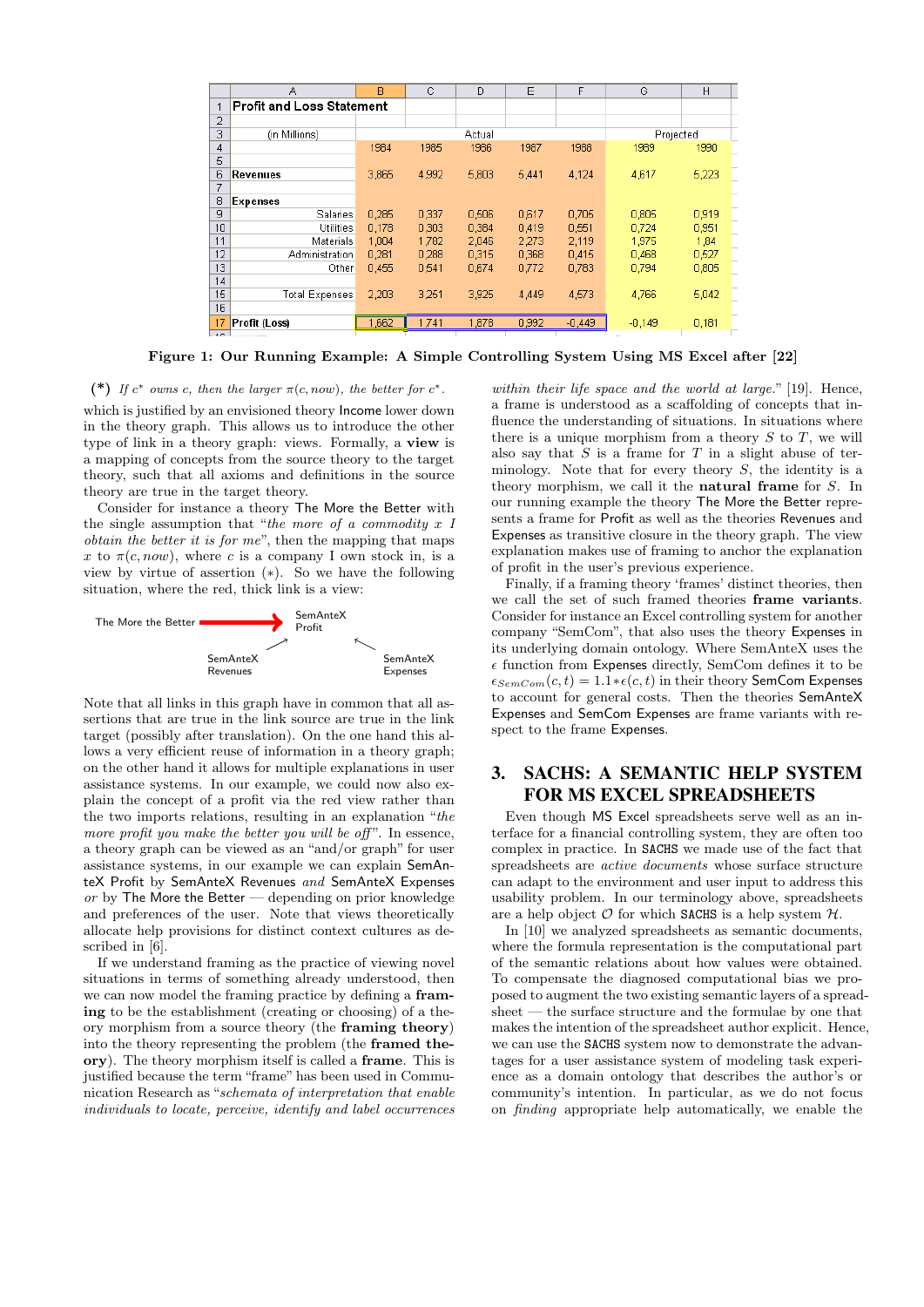user to find what she needs. We let the user select her own "product-adoption criteria" [7]. Unfortunately, even though SACHS' interaction design is elaborate, another consequence of the above focus is, that its user interface is not (yet).



Figure 3: The SACHS Panel

In recent years, the demand for embedded user assistance, i.e. user assistance that is provided without having a user to push a help button, has grown and was even called the "future for software help" [3]. But what does 'embedded' really signify? The Excel objects that carry meaning are the cells. They are interpreted by the user in both the grid layout like within a table with an assigned row and column specification and the underlying formula. With SACHS we offer a third interpretation by aligning cells with concepts in the domain ontology. Hence, we realized embeddedness by using cell clicks as entry points for the help system, so that every click on a cell generates help.

In particular, for each concept in the underlying OMDoc domain ontology there are three text slots for its description that vary in its granularity. Accordingly, the SACHS panel shown in Figure 3 offers the choice of getting "labels" (a title), "comments" (a short description), or "explanations" (a detailed description). The generated help texts are enhanced by showing the concrete value instances of its parameters. See for instance the generated label for cell [H9] in Figure 7 where the time interval is instantiated as the year 1990.

In the first design of SACHS we had the traditional scale of "Novice", "Intermediate", and "Expert" for aligning content to the user's task experience in mind, which we have withdrawn by now. This form survived in the panel as it still seems to be useful for letting the user decide what kind of attention she wants to pay the concept, so by now it is a feature independent of task experience.



Figure 4: Dependency Graph for Cell [B15]

Another option in the SACHS panel is the generation of

a dependency graph for the concept connected to the selected cell. For instance, if this option is chosen for cell [B15] (expenses 1984), then the first two levels of the graph as seen in Figure 4 are generated. If the user wants to elaborate on a specific concept, then a click on the corresponding node expands it by another level. This feature is comparable to hyperlinks in help texts, but adds semantic navigation cues. We mashed-up the graph-based interface with the interactions needed within a spreadsheet to allow the user to navigate the spreadsheet via the structured background ontology by the definitional structure of the intended functions. Here, the color-coding of the nodes indicates whether the concept is connected to a specific cell in the workbook. Darker grey means that it is available on the active spreadsheet, lighter grey hints that the assigned cell is on another spreadsheet but still within the active workbook, and light violet points out a semantic concept with no connection to spreadsheets. Note that the user has the choice of text granularity in each node (via right mouse click) or all nodes (via SACHS panel).



Figure 5: The SACHS Functional Block Panel

Our analysis of the knowledge structure behind spreadsheets revealed that the main significance of cells is that they are part of functional blocks: rectangular regions in the grid whose cells can be interpreted as input/output pairs of a specific function. For instance, the cell range [B17:F17] in Figure 1 (highlighted with the selection of [B17] by a borderline) is a functional block, since the cells represent profits as a function  $\pi$  of time. As the functions induced by the functional blocks in a spreadsheet constitute meaning, it is important to make the SACHS interface semantically transparent (see [11]). Therefore, in the SACHS panel (Figure 3) the user can also opt for entering into the "functional block mode". Then the functional block of the selected cell is highlighted (as shown in Figure 1) and the panel changes to the one in Figure 5.

The change of the semantically transparent object implies a change of semantic services as well. For instance, now that a user's reference point is a functional block, the process of framing can be supported. The object 'functional block' has a natural frame: the theory the respective concept belongs to. In our example in Figure 5 we can see that the cell [H9] representing the salaries in 1990 (which was selected by the user) is assigned to a definition named sax-salarycostsperti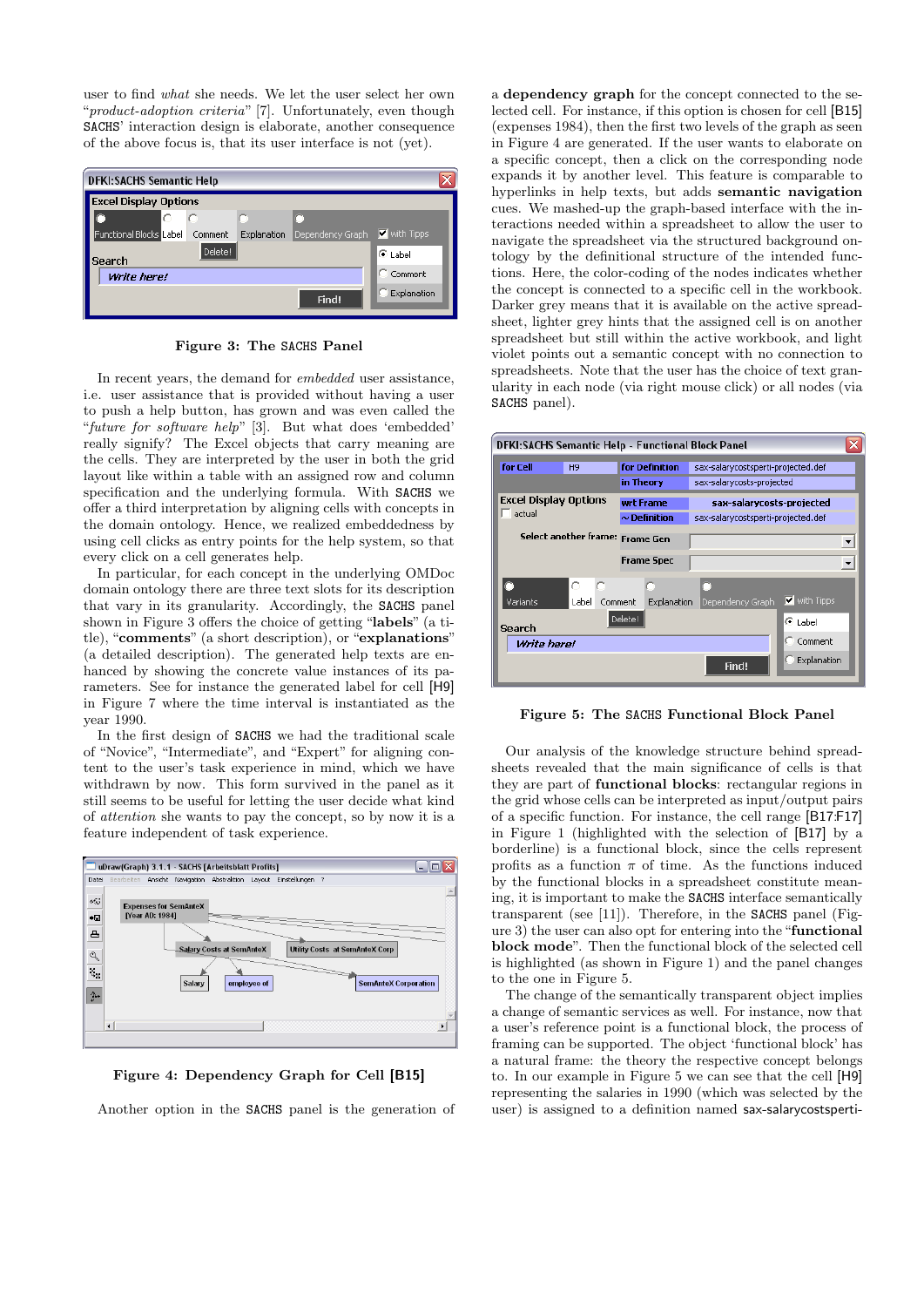projected.def in the background ontology. This definition is located in the theory sax-salarycosts-projected, which also serves as natural frame.





Now, if we want to change the frame, we need to select another framing. In Figure 6 we find a part of the underlying domain ontology associated with cell [H9]. It tells us that the value "0.919" was computed  $a$ ) using a prognosis function adapted to SemAnteX, that is b) based on the Quadratic Lagrange Extrapolation function that is  $c$ ) a Lagrange Interpolation that is  $d$ ) a function used for prognosis.



Figure 7: Variant Help Texts for Cell [H9]

The theory in the background knowledge concerned with SemAnteX Prognosis provides a link to the definition saxsalarycostsperti-projected.def and can hence be used as a

frame generalization. In particular this means that the help content changes. If we look at Figure 7, we see a label that is generated based on the natural frame and three distinct explanations that are generated by SACHS based on subsequent frame generalizations.

Note that the user can usually only get the information with respect to the help authors' choice of framing as the created OMDoc document is fixed and consequently the imports-relation for any theory. Another author might have chosen to associate the Lagrange Interpolation theory directly with cell [H9], or she might have opted for different import relations. Here, the SACHS panel broadens the user's opportunities and takes back the rigor and subjectivity of the authors' choice of framing.

The set of frame specializations with respect to a certain framing theory consists of all theories that import the framing theory. Frame specializations can supply the user

with surprising insights. For example, the theory Prognosis is imported by the theory Crystal Ball, which offers the prognosis method of sitting in front of a crystal ball and disregarding the data set — coming up with a mapping from times to values. With this, the reader may realize that there are always worse possible prognosis functions.

Another interesting service SACHS can offer in the functional block mode is the display of variants. These variants are the result of on-the-fly application of formula alternatives in the active spreadsheet. This can be done, since the concrete framing assumption reified in the Excel formula for a cell can be changed. In our example, we have three theories specializing Lagrange Interpolation with concrete Lagrange interpolations of different order. From these we can derive spreadsheet formulae, which in turn can be entered into the spreadsheet automatically. In the example in Figure 8, we are looking for variants for the '∼Definition' lagrangeinterpolation.def in the framing theory for the definition sax-salarycostsperti-projected.def assigned by the author to cell [H9]. Concretely, selecting the option "Variants" in the SACHS panel shown in Figure 5 leads to the opening of the "Variants Panel" demonstrated in Figure 8.

There are three possible variants for the Lagrange extrapolation function: the linear, the quadratic, and the cubic Lagrange extrapolations. Remember that the quadratic one was used as the SemAnteX prognosis function, this is marked by the arrow in front of this variant in the lower right hand side of Figure 8. In the example the user selected the variant linear-extrapolator.def. Once the check box is checked the SACHS system generates new space in the spreadsheet (the grey row 10 in Figure 8) enabling the presentation of the variant values for the entire functional block. The according variant formula (in the Excel formula box at the top of Figure 8) is evaluated.

Mehlenbacher points out in [15, p. 140] that a "cognitive information-processing model of learning involves [...] critical information-human interactions". In particular, he lists

- $\bullet$  "Information + Comprehension",
- $\bullet$  "Representation + Integration with existing and available knowledge structures",
- $\bullet$  "Retrieval + Development of new connections between the new information and the existing state of understanding", and
- $\bullet$  "Construction + Elaboration toward a richer understanding of the subject matter".

Observe that the SACHS system deals with all four of them, only notably missing an editor for help text construction for the last point. Thus, SACHS draws on the interdependence of learning, cognition, and user assistance systems.

# 4. CONCLUSION AND FURTHER WORK

In this paper we have analyzed the problem of what "appropriate help" in the task experience dimension might mean in user assistance systems. We propose to go beyond the simple "level"-based approaches and use a domain ontology as a task experience model. In particular, where the level approach mainly deals with how the information is presented (presentation variants), the semantic approach offers additionally a user's interaction with what is explained (substance variants) with regard to a specific topic. We argued that such a model allows to better appropriate help, since it is: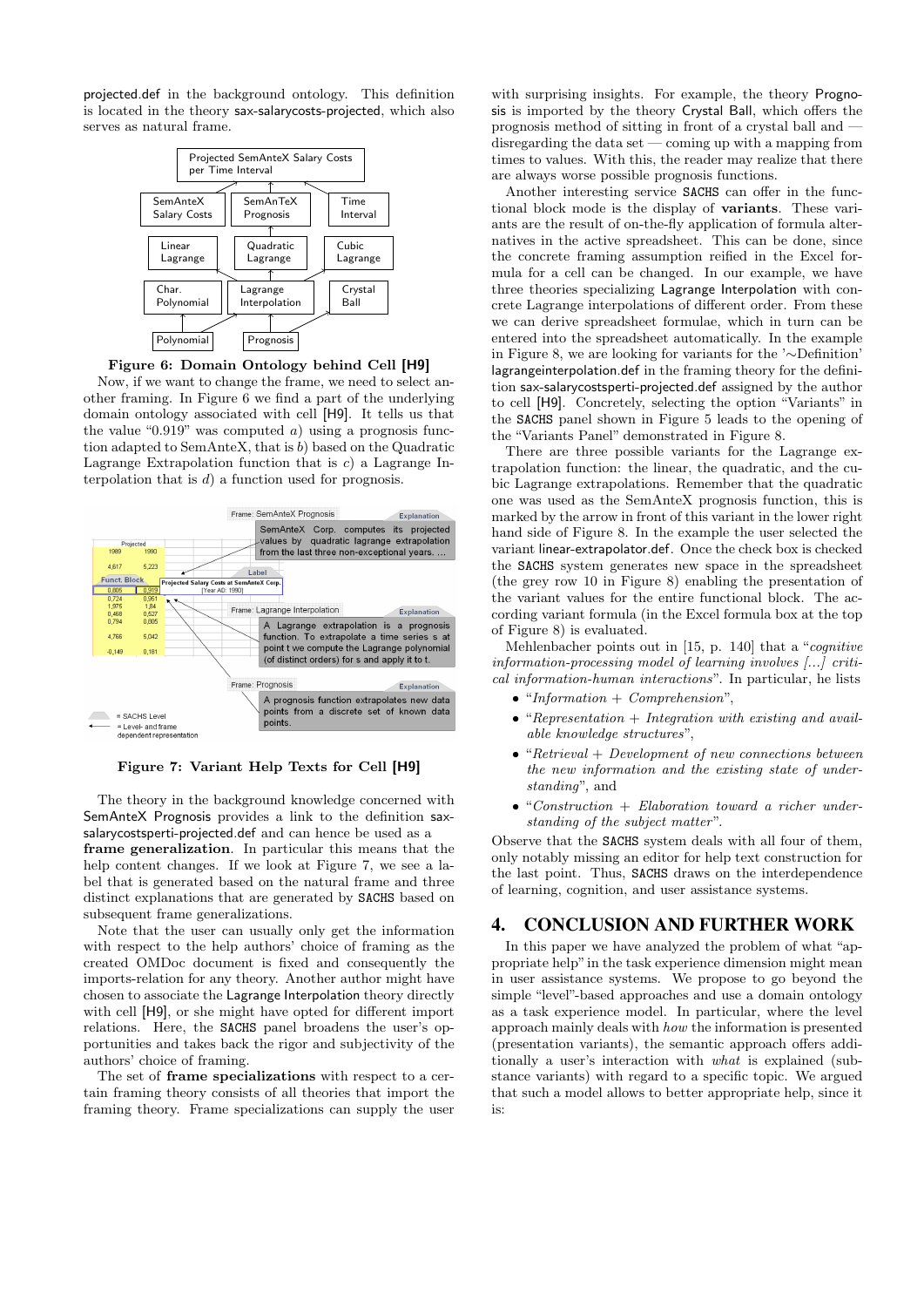|                       | G10<br>$\overline{\phantom{0}}$  |        |       | $f_{\ast} = (F9*(H54-G54)/(F54-G54)) + G9*(H54-F54)/(G54-F54)))$ |       |           |          |                     |                                                |                |                           |                |  |
|-----------------------|----------------------------------|--------|-------|------------------------------------------------------------------|-------|-----------|----------|---------------------|------------------------------------------------|----------------|---------------------------|----------------|--|
|                       | A                                | B      | C.    | $\mathbb{D}$                                                     | E     | F         | G        | H                   |                                                | J              | K                         |                |  |
|                       | <b>Profit and Loss Statement</b> |        |       |                                                                  |       |           |          |                     |                                                |                |                           |                |  |
| $\overline{a}$        |                                  |        |       |                                                                  |       |           |          |                     |                                                |                |                           |                |  |
|                       | (in Millions)                    | Actual |       |                                                                  |       | Projected |          |                     |                                                |                |                           |                |  |
| $\overline{4}$        |                                  | 1984   | 1985  | 1986                                                             | 1987  | 1988      | 1989     | 1990                |                                                |                |                           |                |  |
| 5                     |                                  |        |       |                                                                  |       |           |          |                     |                                                |                |                           |                |  |
| 6                     | Revenues                         | 3,865  | 4,992 | 5,803                                                            | 5,441 | 4,124     | 4,617    | 5,223               |                                                |                |                           |                |  |
| $\overline{7}$        |                                  |        |       |                                                                  |       |           |          |                     |                                                |                |                           |                |  |
| 8                     | Expenses                         |        |       |                                                                  |       |           |          |                     |                                                |                |                           |                |  |
| 9                     | Salaries                         | 0,285  | 0,337 | 0,506                                                            | 0,617 | 0,705     | 0.805    | 0,919               |                                                |                |                           |                |  |
| $\frac{10}{11}$       |                                  |        |       |                                                                  |       |           | 0,905    | $-225,941$<br>0.054 | linear-extrapolator.def: =excel linearLagrange |                |                           |                |  |
|                       | Utilities                        | 0,178  | 0,303 | 0,384                                                            | 0,419 | 0,551     | 0,724    |                     |                                                |                |                           |                |  |
| 12                    | Materials                        | 1.004  | 1,782 | 2,046                                                            | 2,273 | 2,119     | 1,975    | Variants            |                                                |                |                           |                |  |
| 13                    | Administration                   | 0.281  | 0,288 | 0,315                                                            | 0,368 | 0,415     | 0,468    | Variants            | <b>for Cell</b>                                | H <sub>9</sub> |                           |                |  |
| 14                    | Other                            | 0,455  | 0,541 | 0,674                                                            | 0,772 | 0,783     | 0,794    |                     | for Definition                                 |                |                           |                |  |
| 15                    |                                  |        |       |                                                                  |       |           |          |                     |                                                |                | sax-salarycostsperti-     |                |  |
| $\overline{16}$<br>17 | <b>Total Expenses</b>            | 2,203  | 3,251 | 3,925                                                            | 4,449 | 4,573     | 5,671    |                     | wrt Frame                                      |                | lagrangeinterpolation     |                |  |
| 18                    |                                  |        |       |                                                                  |       |           |          |                     | in Theory                                      |                | sax-salarycosts-projected |                |  |
| 19                    | Profit (Loss)                    | 1,662  | 1,741 | 1,878                                                            | 0,992 | $-0,449$  | $-1,054$ |                     | $\sim$ Definition                              |                | extrapolator.def          |                |  |
| 20                    |                                  |        |       |                                                                  |       |           |          |                     |                                                |                |                           | show           |  |
| 21                    |                                  |        |       |                                                                  |       |           |          |                     | cubic-extrapolator.def                         |                |                           |                |  |
| 22                    |                                  |        |       |                                                                  |       |           |          |                     | -- > quadratic-extrapolator.def                |                |                           | п              |  |
| $\overline{23}$       |                                  |        |       |                                                                  |       |           |          |                     | linear-extrapolator.def                        |                |                           | $\overline{v}$ |  |
| 24                    |                                  |        |       |                                                                  |       |           |          |                     |                                                |                |                           |                |  |
| $\overline{r}$        |                                  |        |       |                                                                  |       |           |          |                     |                                                |                |                           |                |  |

Figure 8: Frame-Based Variant for Cell Range [G9:H9] with SACHS' Variants Panel

- fine-granular Instead of having a task experience dimension with few levels, we have as many dimensions as the domain offers concepts. In the SACHS project we explicitly modeled the domain ontology for DCS. From this experience we estimate that such an ontology will contain between 100 and 1000 concepts.
- semantic By establishing a domain ontology for the background knowledge, we are really suggesting an  $n$ -dimensional space for each topic in the T-dimension in addition to the AU-dimensions of the TAU model. But instead of assuming the n dimensions to be independent, we make use of the fact that ontologies allow to model semantic relations between the objects and concepts they describe. Therefore, this space is usually heavily interconnected. This not only allows a user assistance system  $H$  to offer *semantic services* and *semantic in*teractions, but also to redefine appropriateness of help in terms of content and not form only. In [9] we elaborated on this feature of semantic data. In particular, we observed that each knowledge object includes implicit formalizations (content) and explicit realizations (form) and that this set of variants can be structured by notions of equality we called substance equivalences, which represent meaning-conserving relations.

Note that the investment in ontology-driven help systems is not necessarily greater than in a conventional multi-level help system, since the amount of text to be written only depends on the distinguishable competence levels. On the contrary, many help texts that are not atomic (i.e., describing more than a single concept) can be aggregated from the simpler components in the ontology representation (see e.g., [4]).

A referee correctly pointed out that our approach shifts the problem of dealing with task experience to relying on humans to build ontologies. We claim that this is a much simpler task. Moreover, background ontologies can be shared across systems, for instance, all financial controlling systems are based on the same (or at least similar) accounting principles. Thus, a standard accounting textbook converted to OMDoc will go a long way in providing task experience based help for such systems. Note that sharing background ontologies across help systems may even aid system migration problems.

We used the SACHS system to showcase various semantic services and innovative interactions based on this semantic approach. Analogous services can be exploited in all help systems based on the suggested task experience model.

In [14] it is argued that different information formats should be integrated with an underlying (system) ontology. In particular, they suggest using an ontology format well-suited for topic maps, so that a "conceptual navigation" among all the concerned documents is enabled. Note that our "semantic navigation" based on the OMDoc format does that just as well, because it only draws on the semantic background document and the concrete interpretations in the spreadsheet. Actually, our navigation is much more fine-granular because of the interpretation function.

We believe, that there is no reason why the ontology-based approach should be restricted to the task experience dimension. In particular, the division into task/application/user experience is problematic in the first place as we have already remarked in the introduction. We conjecture that the ontology-based approach to appropriate help can be extended to the AU-dimensions as well by developing domain ontologies for them. Then, the semantic interactions we developed in SACHS could be applied to them. Hence, we would reap the same advantages of fine-grained and semantic modeling. But what is more, the unified approach promises to do away the need to erect arbitrary borders between "experience classes" and moreover would allow to share ontologies for help systems across applications. We will leave an exploration of this idea to further work.

Another direction of research would be concerned with finding the appropriate help. In particular, the problem of actually determining or estimating the 'right' sub-ontologies that correspond to the user's task experience automatically. Here, user models could draw on our task experience model.

#### 5. REFERENCES

[1] O. D. Andrade and D. G. Novick. Expressing help at appropriate levels. In C. J. Costa, A. Protopsaltis, M. Aparicio, and H. O'Neill, editors, Proceedings of